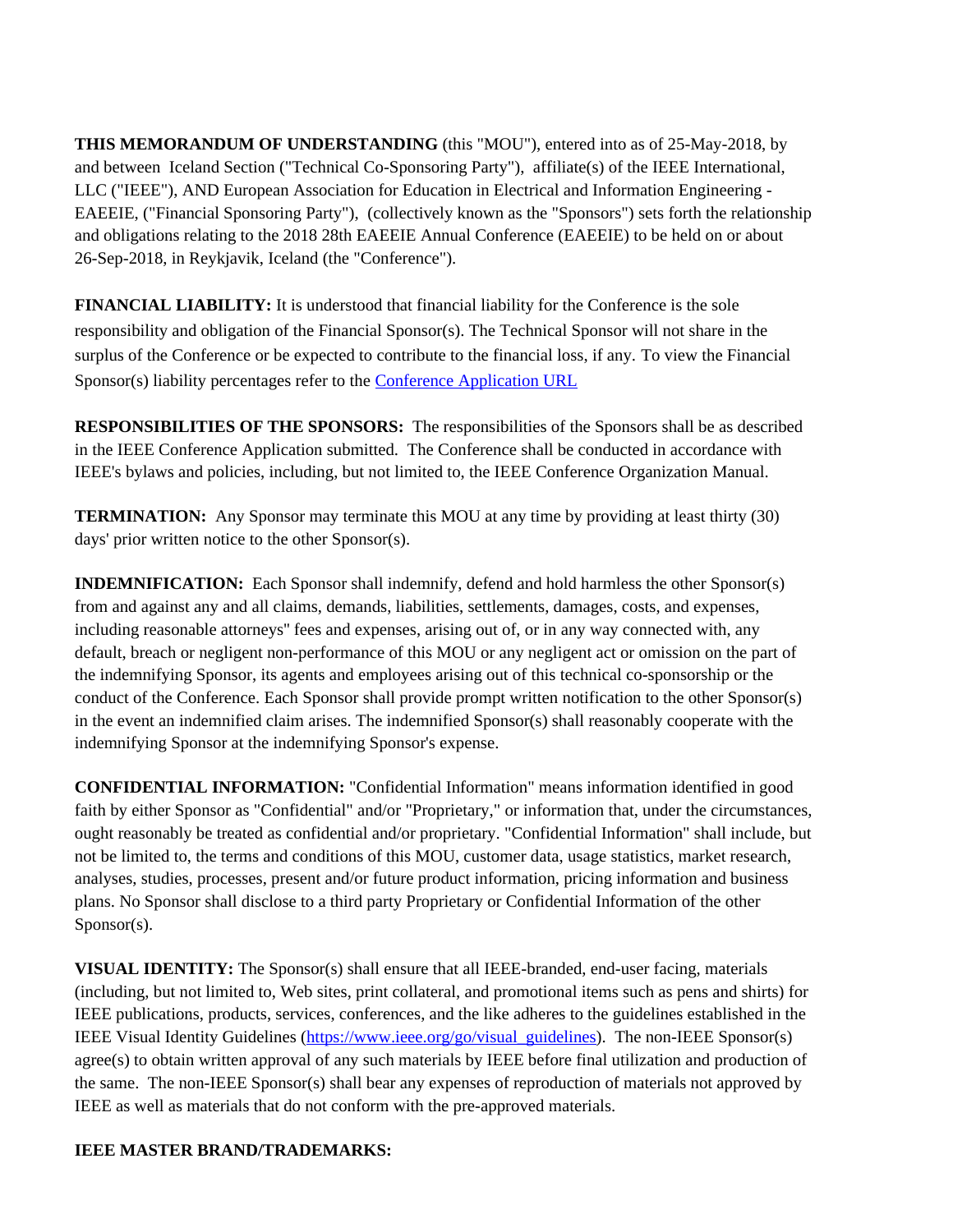a) IEEE grants Non-IEEE Sponsor(s) a non-exclusive, revocable, worldwide, royalty free license to use the IEEE name, IEEE logo, and the joint IEEE name and logo (the "Masterbrand") (collectively the "IEEE Brand Identifiers") with respect to the promotion of the Conference.

b) The Non-IEEE Sponsor(s) recognize(s) that use of the IEEE Brand Identifiers must be in accordance with the policies and procedures established by IEEE for proper usage. A copy of these policies and procedures may be found at: [https://www.ieee.org/about/toolkit/index.html.](https://www.ieee.org/about/toolkit/index.html)

c) The Non-IEEE Sponsor(s) acknowledge(s) and agrees that IEEE is the exclusive owner of all rights, title, and interest throughout the world to the IEEE Brand Identifiers. Nothing in this agreement shall constitute a transfer of any of IEEE's ownership in the IEEE Brand Identifiers to Non-IEEE Sponsor(s).

d) The IEEE Master Brand may only be used for conference promotion upon execution of this MOU. The right to use the IEEE marks as approved shall terminate upon termination of the co-sponsorship pursuant to this MOU for any reason. Guidelines for use of the IEEE Master Brand and Logotype "IEEE" can be found on the IEEE Web site [https://www.ieee.org/about/toolkit/index.html.](https://www.ieee.org/about/toolkit/index.html)

**EXHIBITS BOOTH:** If requested by the IEEE Sponsor, the Conference shall provide, at no cost, exhibit booth, exhibit table or other means of promoting IEEE membership and activities during the conference.

**COMPLIANCE WITH LAWS:** The Financial Sponsors shall ensure that the Conference is conducted in accordance with all applicable United States (U.S.) and non-U.S. laws. The Financial Sponsor(s) shall make all necessary corporate, tax and other registrations and obtain all required licenses and permits.

**ASSIGNMENT:** None of the parties may assign or transfer any right, interest or claim under this MOU without the express written consent of the other Parties.

**NON-BINDING**: THIS MOU IS NOT INTENDED TO CONSTITUTE A BINDING EXPRESSION OF THE MUTUAL INTENT OF THE PARTIES REGARDING THE SUBJECT MATTER HEREOF. Neither party (nor any of their respective representatives) shall have any legally binding obligations, rights or liabilities of any nature whatsoever to any party hereto or to any other persons pursuant to this MOU.

This MOU shall not be valid until approved and executed by authorized representatives of both the Sponsors and acknowledged by IEEE Conference Services.

## **Iceland Section :**

Name: Tómas Runarsson Title : Chair Email: tpr@hi.is Status: Approved

## **European Association for Education in Electrical and Information Engineering - EAEEIE :**

Name: Anna Friesel Title : Prof. and President of EAEEIE Email: anfri@dtu.dk